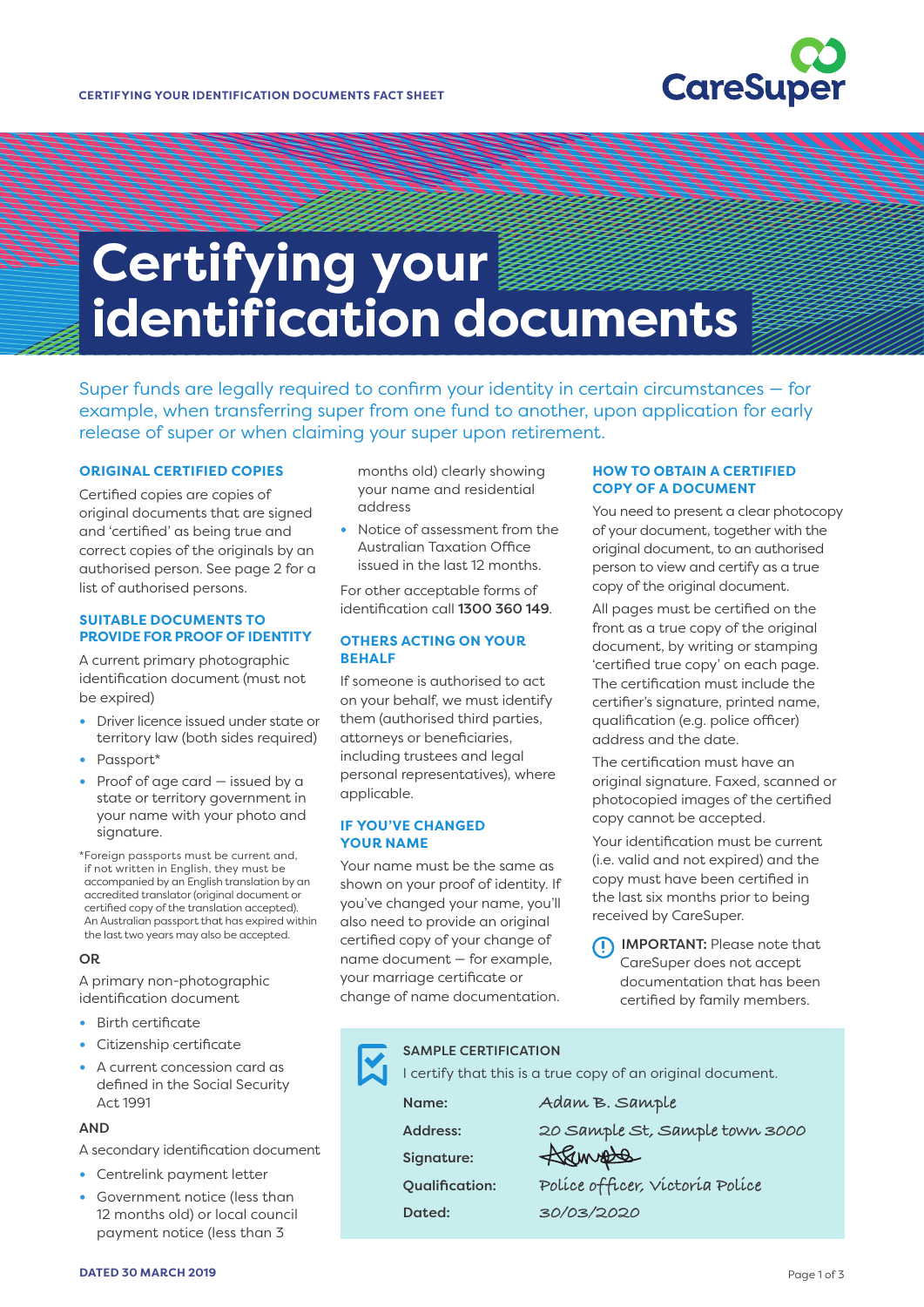

# **PEOPLE AUTHORISED TO CERTIFY DOCUMENTS**

The following persons can certify documents as being a true copy of the original document for provision to CareSuper.

## Australia Post

- **•** Agent of the Australian Postal Corporation who is in charge of an office supplying postal services to the public
- **•** Permanent employee of the Australian Postal Corporation with two or more years of continuous service who is employed in an office supplying postal services to the public

# Legal

- **•** Chief executive officer of a Commonwealth court
- **•** Judge of a court
- **•** Magistrate
- **•** Notary Public, including a person authorised as a Notary Public in a foreign country
- **•** Person who is enrolled on the roll of the Supreme Court of a State or Territory, or the High Court of Australia, as a legal practitioner (however described)
- **•** Registrar or deputy registrar of a court
- **•** Bailiff
- **•** Clerk of a court
- **•** Commissioner for Affidavits
- **•** Commissioner for Declarations
- **•** Legal practitioner
- **•** Master of a court
- **•** Patent attorney
- **•** Person before whom a statutory declaration may be made under the law of the State or Territory in which the declaration is made
- **•** Sheriff
- **•** Sheriff's officer
- **•** Trade marks attorney

# Medical

- **•** Chiropractor
- **•** Dentist
- **•** Medical practitioner
- **•** Midwife
- **•** Nurse
- **•** Occupational therapist
- **•** Optometrist
- **•** Pharmacist
- **•** Physiotherapist
- **•** Psychologist
- **•** Veterinary surgeon

# Finance

- **•** Officer with, or authorised representative of, a holder of an Australian financial services licence, having two or more continuous years of service with one or more licensees.
- **•** Financial advisor or planner

Any of the below with two or more years of continuous service:

- **•** Bank officer
- **•** Building society officer
- **•** Credit union officer
- **•** Finance company officer.

# Government

- **•** Australian consular officer or an Australian diplomatic officer (within the meaning of the Consular Fees Act 1955)
- **•** Employee of the Commonwealth or the Australian Trade Commission who is:
	- a) In a country or place outside Australia and
	- b) Authorised under paragraph 3(d) of the Consular Fees Act 1955 and
	- c) Exercising his or her function in that place
- **•** Member of the Australian Defence Force who is:
	- a) An officer
	- b) A non-commissioned officer within the meaning of the Defence Force Discipline Act 1982 with two or more years of continuous service, or
	- c) A warrant officer within the meaning of that Act.
- **•** Member of:
	- a) The Parliament of the Commonwealth
	- b) The Parliament of a State
	- c) A Territory legislature, or
	- d) A local government authority of a State or Territory.
- **•** Permanent employee with two or more years of continuous service (who is not specified elsewhere in this list) of one of the following:
	- a) The Commonwealth or a Commonwealth authority
	- b) A State or Territory or a State or Territory authority
	- c) A local government authority.
- **•** Senior Executive Service employee of:
	- a) The Commonwealth or a Commonwealth authority, or
	- b) A State or Territory or a State or Territory authority.
- **•** SES employee of the Commonwealth

# **Other**

- **•** Architect
- **•** Migration agent registered under Division 3 of Part 3 of the Migration Act 1958
- **•** Police Officer
- **•** Teacher employed on a full-time or part-time basis at a school or tertiary education institution
- **•** Holder of a statutory office not specified in another item on this page
- **•** Marriage celebrant registered under Subdivision C of Division 1 of Part IV of the Marriage Act 1961
- **•** Minister of religion registered under Subdivision A of Division 1 of Part IV of the Marriage Act 1961

## Professional affiliations

- **•** Member of the Australasian Institute of Mining and Metallurgy
- **•** Member of the Governance Institute of Australia Ltd
- **•** Engineer who is:
	- a) A member of Engineers Australia (other than student grade)
	- b) A Registered Professional Engineer of Professionals Australia
	- c) Registered as an engineer under a law of the Commonwealth, a State or Territory, or